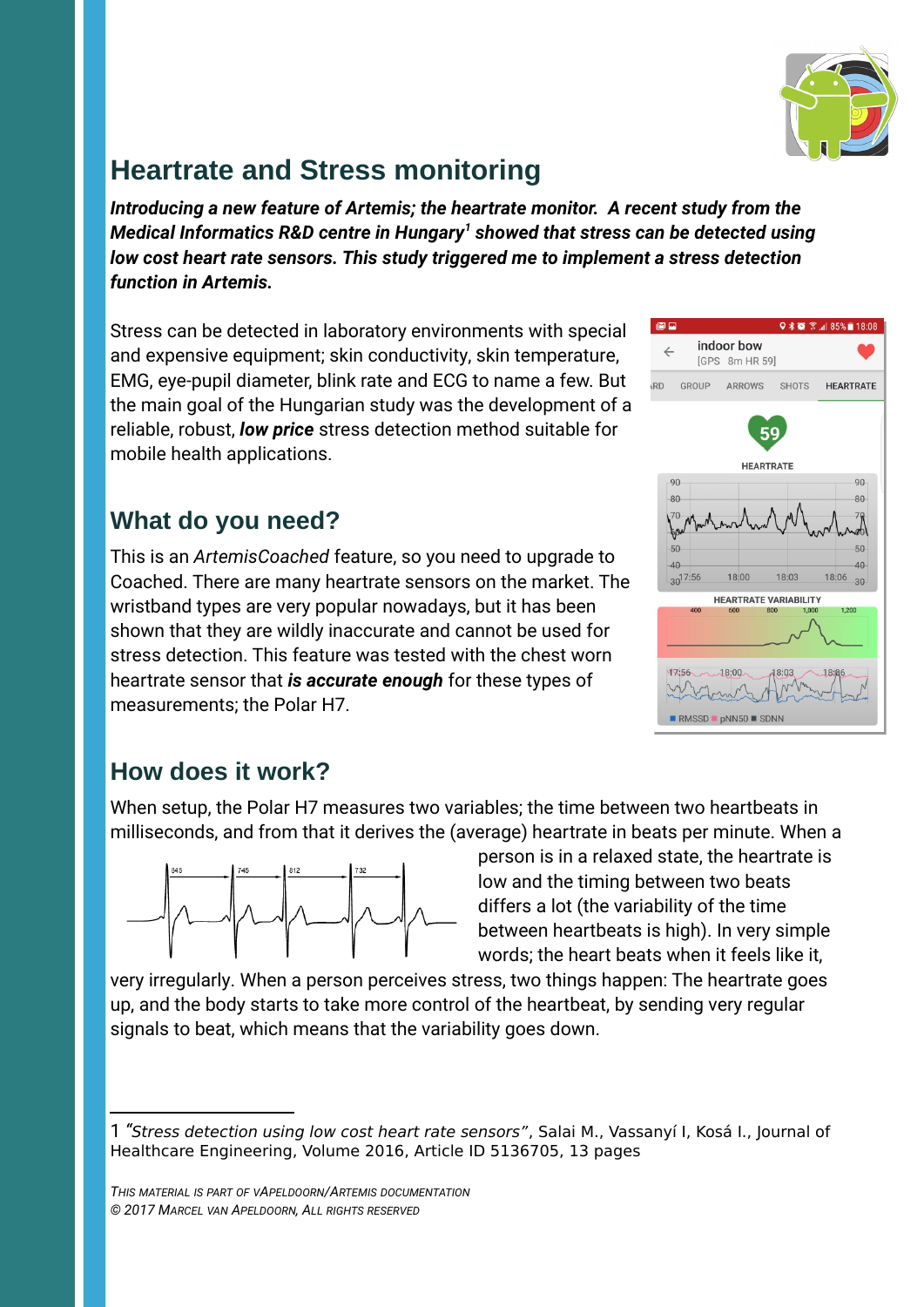

To detect stress, the algorithm developed in the study, and implemented in *ArtemisCoached*, measures the average heartrate and some variability numbers called RMSSD, SDNN and pNN50 and derives a stress level as shown in the diagram below.



Rest situation; heartrate is low and there is a high variability of timing between beats.

Heartrate goes up, average timing between heartbeats moves to the left and variability goes down.

Situation with perceived stress; the heartrate went up and the variability went down.